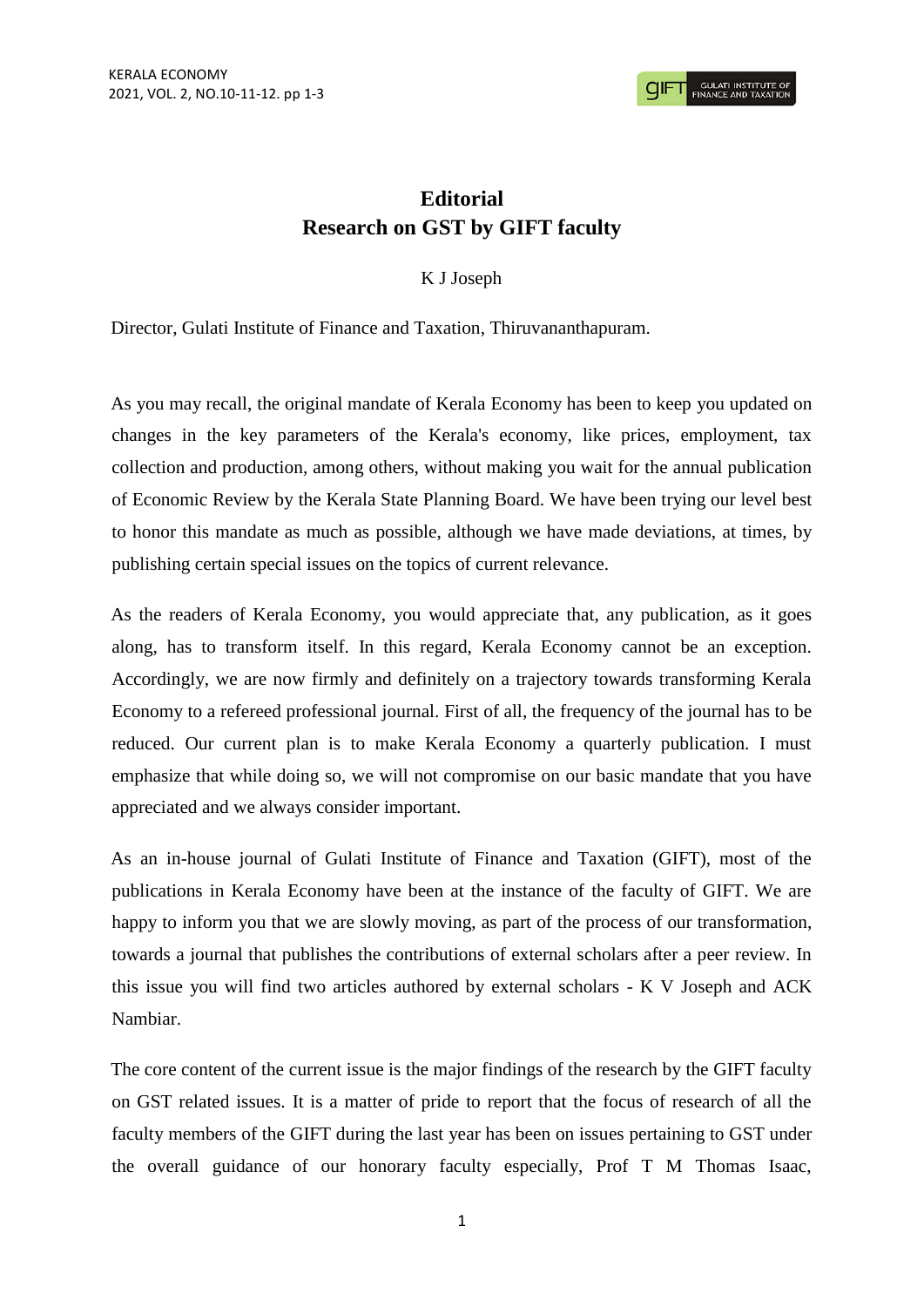EDITORIAL

Distinguished Honorary Fellow, GIFT and the former Finance Minister and Prof M Govinda Rao, Former Director, NIPFP. This is in addition to a number of studies already submitted to the Government of Kerala on issues related to the state of state finances and the recent major study on socio-economic impact of COVID 19 pandemic on Kerala in a comparative perspective with other Indian states and the global experience at large.

Research on GST by the faculty at GIFT has resulted in a number of research papers, which are being brought out as discussion papers of GIFT and also as a special issue of a professional journal. It must be noted that we had already communicated the preliminary findings of our research in an international seminar on 'India's experience with Goods and Services Tax', organized by GIFT during 12-13 November 2021. The seminar inaugurated by our Hon'ble Finance Minister Shri K N Balagopal had the participation of scholars of eminence from India and experts from Australia, New Zealand, Malaysia, South Africa, Brazil, Mexico, Canada and European Commission.

As you are aware, it was with great expectations that a consumer state like Kerala embraced GST - a destination-based tax - even though it involved substantial surrender of our taxing power. It was expected that the one nation-one tax envisaged under the GST would lead to increased tax revenue, reduced prices, increased international competitiveness and a host of other benefits especially for a state like Kerala. Our actual experience has, however, belied our expectations. The research by GIFT faculty has been mainly oriented towards understanding the factors underlying the observed slip between the cup and the lip, while, at the same time, exploring the implications of the new tax regime on equity, price and other issues of concern for us.

We felt the imperative of sharing the findings of our research first to our esteemed readers of Kerala Economy. Hence, you will find an opening special section, which contains seven articles relating to GST. We have tried our level best to make the articles as easily readable and accessible as possible to the public at large by way of excluding from the presentation all the theoretical discussion and econometric modelling, undertaken in the studies. Those who are interested to learn more are encouraged to refer to our discussion papers being finalized. You will also find in this issue of the journal an added item - the GST update, which I hope will be found useful by all our readers. The section on general articles has five items, all of them dealing with issues of much current relavance. The young scholars' forum at GIFT, as